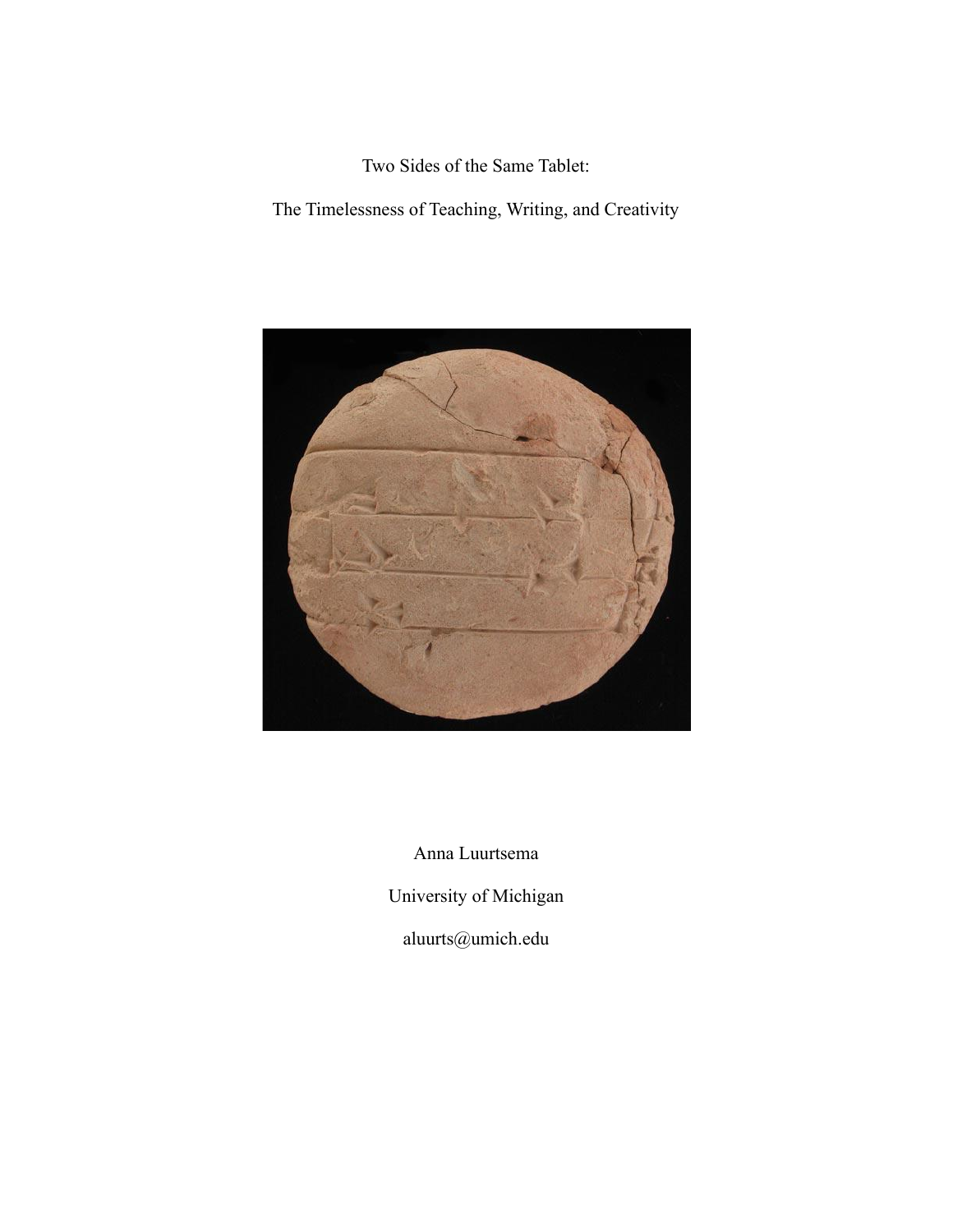From afar, the scene is immediately recognizable to the modern eye: a teacher, sitting across from his student, jots down four words for him to copy. The student's penmanship is sloppy compared to that of his instructor, who critiques him and adjusts his grip on the writing implement. Upon closer examination, they are not writing in a modern language but in ancient Sumerian, indecipherable to the untrained eye, and the words themselves— "beer," "to go," "mash," and "arable land"—are unconventional choices for a writing exercise ("Round School Tablet"). Most strikingly, they do not use a pen or pencil but a wedge-tipped reed, and a circular, unfired clay tablet takes the place of lined notebook paper. Four thousand years separate this lesson from modern classrooms, yet it feels familiar, mundane. Against all odds, the round school tablet and its cuneiform inscription has survived to find itself on display at the Kelsey Museum of Archeology, a testament to the enduring power and relevance of writing and education.

Before paper or papyrus, there was clay. Since the invention of writing five thousand years ago, clay tablets were used to record business transactions, keep administrative records, and educate young scribes. One of the first examples of writing dates to around 3200 BCE: a small rectangular clay tablet imprinted with circles and wedges, recording a transaction of grain (Schmandt-Besserat & Wright, 2014). Malleable, multipurpose, and easy to produce in large quantities, clay was the ideal medium for writing. Shaped into a tablet, it could be baked in a kiln to serve as a permanent record, or it could be moistened and recycled. Conveniently for archaeologists, the fires that devastated ancient buildings often preserved unfired tablets that otherwise would have been lost to history. The tablets were inscribed with a type of writing known as cuneiform, meaning wedge-shaped, after the stylus that was introduced in the mid-3rd millennium BCE (Cooper *et al*., 2010). Over time, the simple circles, dashes, and wedges that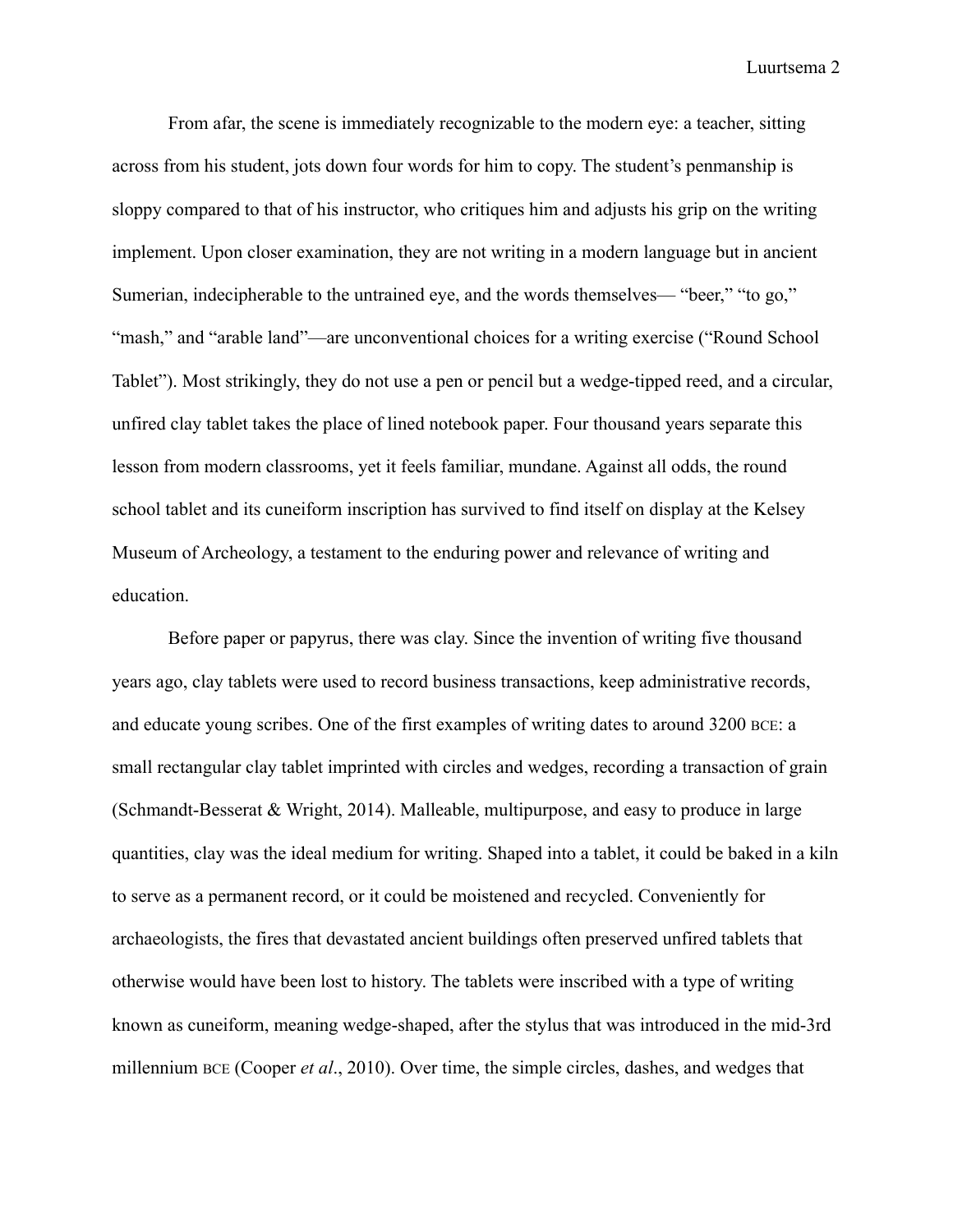represented quantities of a given material were replaced by pictographs—literal images of objects. Pictographs soon gave way to the more complicated phonological and syllabic writing, where each symbol represented a sound, word, or part of a word.

Similar to scratch paper, the round school tablet on display at the Kelsey was never meant to survive four thousand years. Though there are many varieties of cuneiform tablets, round school tablets were used in the instruction of scribes during the Third Dynasty of Ur, located in modern day Iraq, from 2112 to 2004 BCE. The major city of Kippur was an epicenter of education, and thousands of round clay tablets were uncovered during archaeological excavations at the turn of the 20th century (Robson, 2001; Michalowski, 2003). Round school tablets commonly featured only a few lines of writing; larger tablets were used for advanced writing exercises or mathematical calculations (Falkowitz, 1983; Proust, 2011). The teacher would inscribe a few words into the soft clay, which the student would copy at the bottom of the tablet or on the other side. Like modern English, they wrote left-to-right and top-to-bottom, and under the kings of the Third Dynasty of Ur, Sumerian was the primary written language, although it began to be replaced orally by Akkadian during this period (Hattori, 2002). Though limited both by the size and content, much can be gleaned from the inscriptions on round school tablets. On some, the student's writing is nearly indistinguishable from the teacher's, signaling a particularly skilled pupil, while others are imprinted with fingernail marks and star-shaped scribbles (Falkowitz, 1983). Boredom, it seems, is an enduring phenomenon.

The education of scribes was prioritized during the Third Dynasty of Ur, as scribes played an essential role in society. Literacy was rare, even among kings and members of the upper class, so scribes were relied upon to keep record of events and transactions. Due to the nature and privilege of the position, the required education to become a scribe was reserved for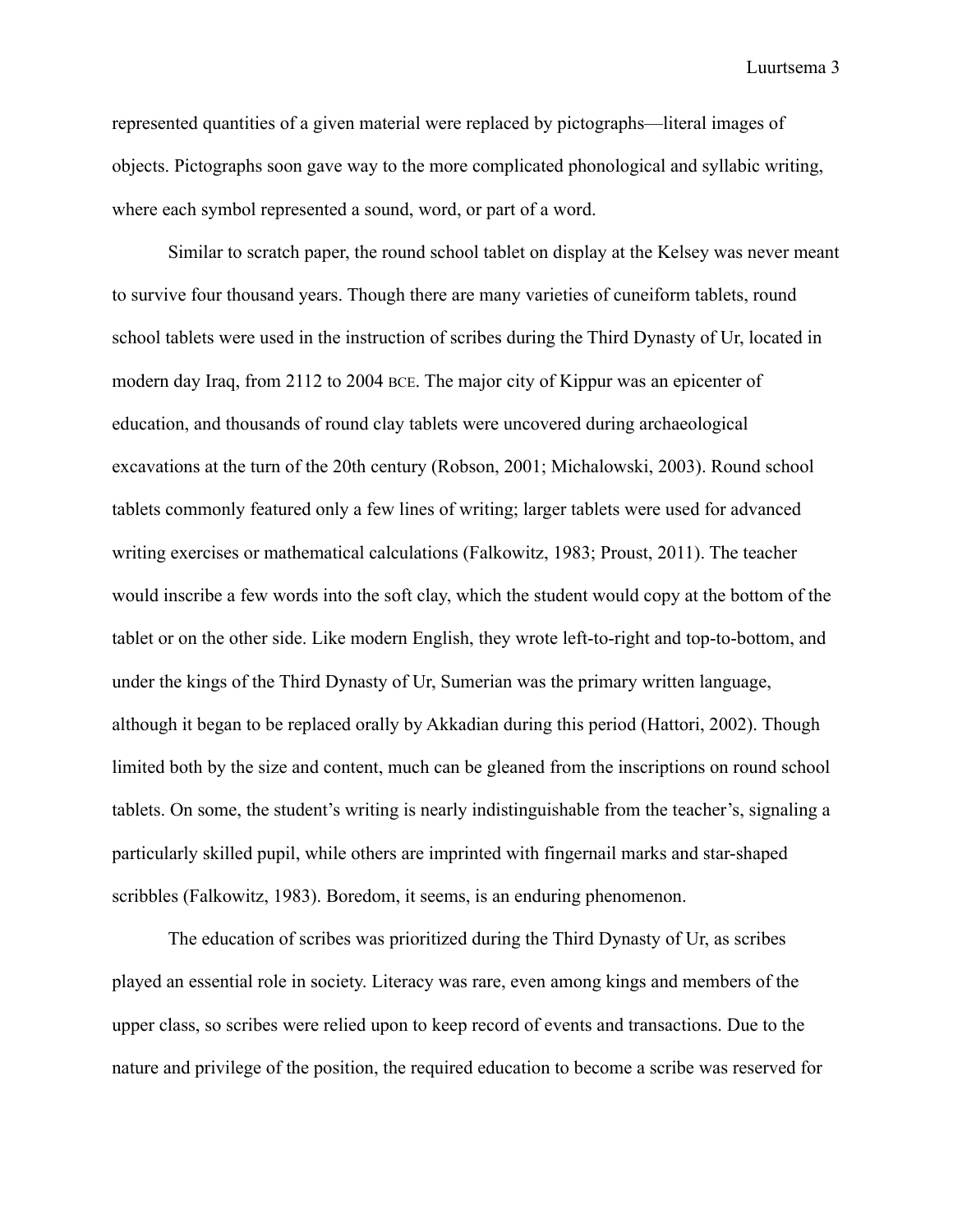talented sons of bureaucrats, priests, and businessmen, though occasionally an exception was made for a royal daughter (Michalowski, 2003; Meier, 1991). Boys were trained from a young age at home by their fathers or in a small school known as an *eduba*, which in Sumerian means "tablet house" (Robson, 2001, p. 44). The curriculum contained both oral and written components, and students were expected to memorize and reproduce entire poems and vocabulary lists, as well as apply complex grammar and mathematics (Crisostomo, 2016). Round tablets were just one type of tablet utilized in *edubas*; teachers created a variety in different shapes and sizes, each suited to a specific purpose. While round tablets were helpful for memorizing a few words or phrases, larger ones were used to copy lists or record mathematical tables, and others still were split into two columns, like an open book, to record lengthy sections of prose (Robson, 2001). Upon completing their education, scribes were employed in various contexts as accountants, administrators, mathematicians, and secretaries (Lucas, 1979). Some even returned to *edubas* to educate future generations of scribes.

Despite the prestige and intensity of their training, scribes tend to be overlooked in history; after all, their job was to record events, not to participate in them. Yet, the importance of the role played by scribes cannot be overstated. Kings desired to present themselves tactfully to their subjects, and as their mouthpiece, it was the responsibility of the royal scribes to enact their vision. Under the direction of Ur-Namma, the first king of the Third Dynasty of Ur, scribes carved the first law codes in history onto stelas—freestanding stone pillars covered with cuneiform text and, often, images of the king in association with gods (Evans, 2003). Mesopotamian law codes commonly prescribed specific punishments and resolutions for various crimes and issues, ranging from robbery to divorce to property rights (Potts, 2003). As Ur-Namma sought to portray his rule as merciful and liberating, his scribes also included a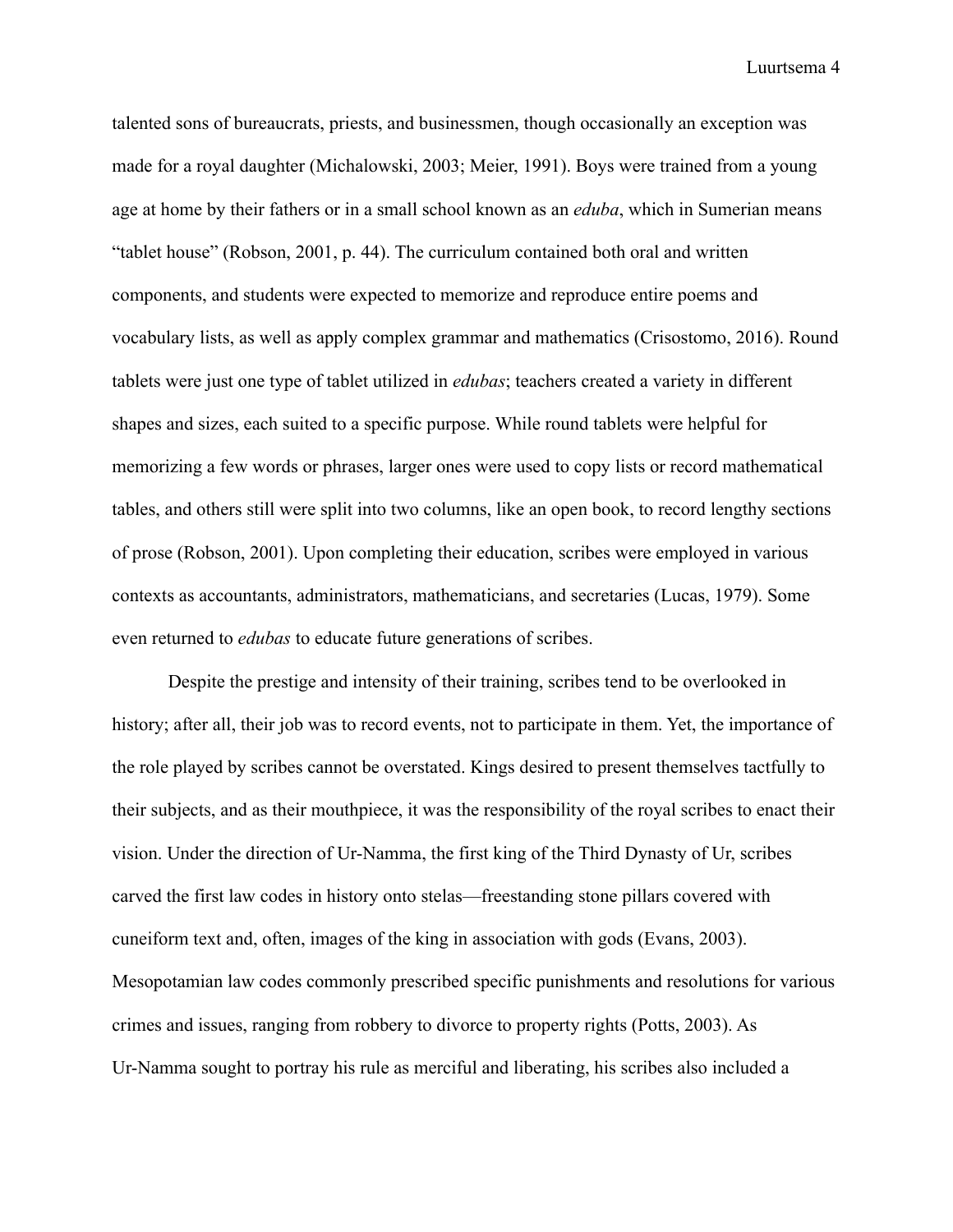section about his piety and kindness. Far from the round school tablets of their youth, scribes were commissioned by later kings—most famously by Hammurabi of Babylon—to create similar monumental stelas in order to perpetuate a sense of order and justice in the kingdom. To further legitimize their rule and, more importantly, appease their gods, kings also ordered the construction of monumental towers known as ziggurats, which required the labor of thousands of men and careful organization by scribes to complete (Wiseman, 1972; Evans, 2003). In addition to keeping daily records, scribes maintained ledgers, ensured workers were paid the correct amount of rations, and created annual progress reports (Lamberg-Karlovsky & Tosi, 2003). Though not as glamorous as managing the construction of a monument for the gods, scribes were also critical to the day-to-day management of a kingdom. Some 40,000 cuneiform tablets found in the city of Puzrish-Dagan from the Third Dynasty of Ur are connected to the system of taxation and redistribution created by King Shulgi, son of Ur-Namma (Evans, 2003). The tablets record commonplace events such as the sale of animal products, payments received in the form of oils or precious stones, and the delivery of livestock to a temple for sacrifice. These highly detailed documents preserve not only the intricacies of an ancient economy, but also the fundamental role scribes played in its running.

The contributions of scribes offer just one window into ancient Mesopotamian society; returning to the cuneiform inscription on the round school tablet at the Kelsey can provide greater insight into their history and values. As children today are taught to write using relevant words such as "happy," "dog," and "play," a teacher in an *eduba* would have selected practical options for a short exercise—in this case, "beer," "mash," "to go," and "arable land." To succeed in their positions, scribes needed to be well-versed in both the administrative and vernacular languages, and beer played an important part in both spheres. Beer was glorified in poetry and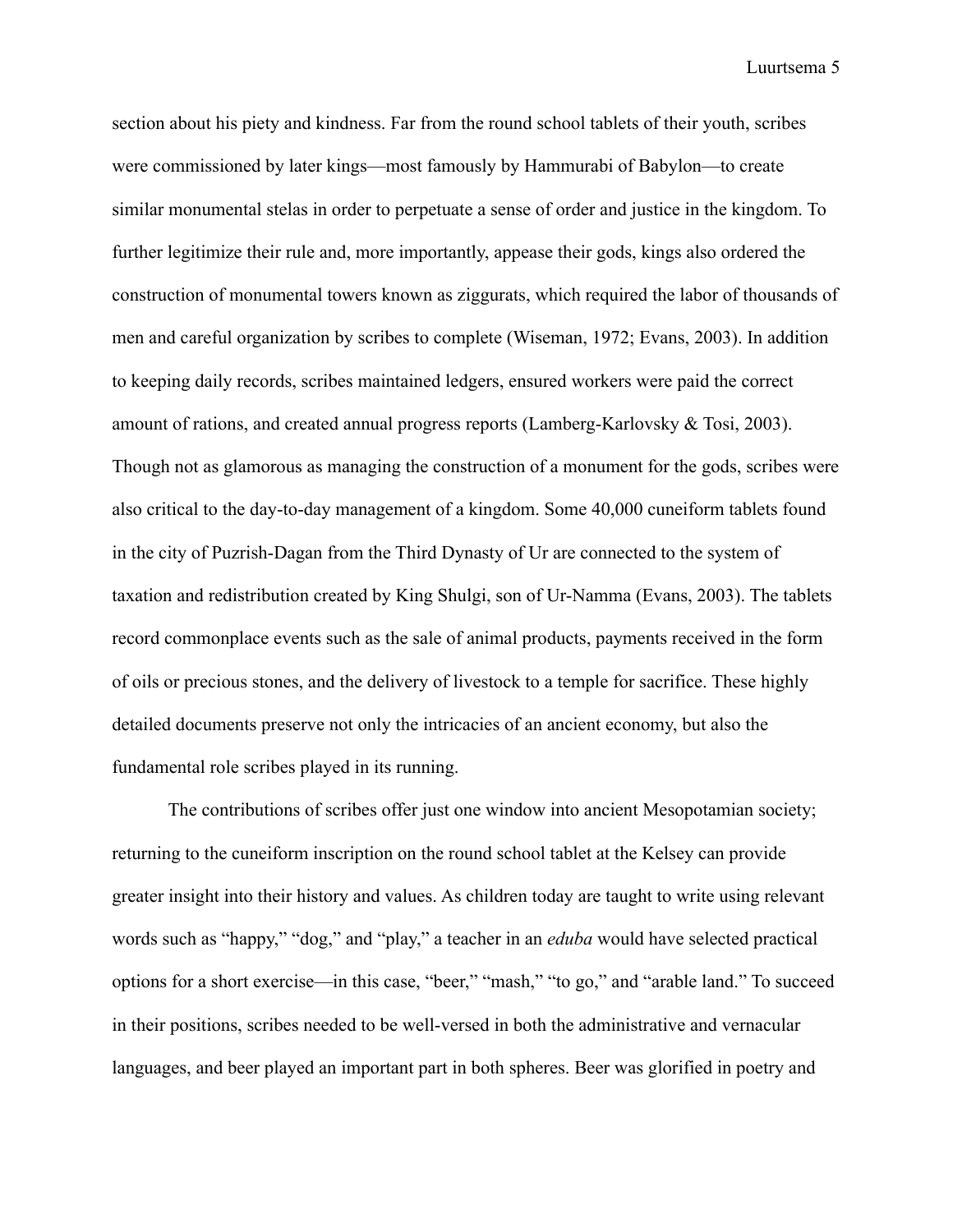art, attached to myths about their gods, used to pay workers' wages, and shared between friends (Katz & Voigt, 1986). In the *Epic of Gilgamesh*, written during the Third Dynasty of Ur, it was even a "civilizing" force: upon drinking seven jugs of beer, Enkidu "splashed his shaggy body with water / and rubbed himself with oil, and turned into a human" (Carnahan, 1998, p. 8). Both ancient beer and bread were produced from a thick mash of cereal grain, also known as gruel, which was left to ferment for days to weeks. In time, bread and beer evolved as a more palatable way to consume grain, which was difficult to digest raw. Beer is intimately connected to arable land, another concept inscribed in the round school tablet, as its origin dates back to the Neolithic transition, when people began to exchange their nomadic hunter-gatherer way of life for a more sedentary one. Some archaeological evidence even suggests that beer—not bread—was the original impetus for cereal domestication (Braidwood *et al*., 1953). Given its history and the central role it played in Mesopotamian society, it is understandable that it would have been one of the first words taught to young scribes.

Similarly, arable land was a sufficiently important concept to warrant a place on the round school tablet. Though agriculture developed independently around the world, producing a variety of crops, the common denominator in its adoption was an abundance of arable land. A multitude of reasons were responsible for the transition to sedentism, but it is undeniable that without it, inventions such as beer production, writing, and institutions like the *eduba* would not have occurred. As more and more people settled, land became increasingly valuable, and for the first time in history, it could be owned. The idea of property, alongside the growing volume and complexity of transactions, required a sophisticated system of writing. Hammurabi's Code, written in 1771 BCE, included several laws pertaining to property, such as Law 25: "If fire break out in a house, and some one who comes to put it out cast his eye upon the property of the owner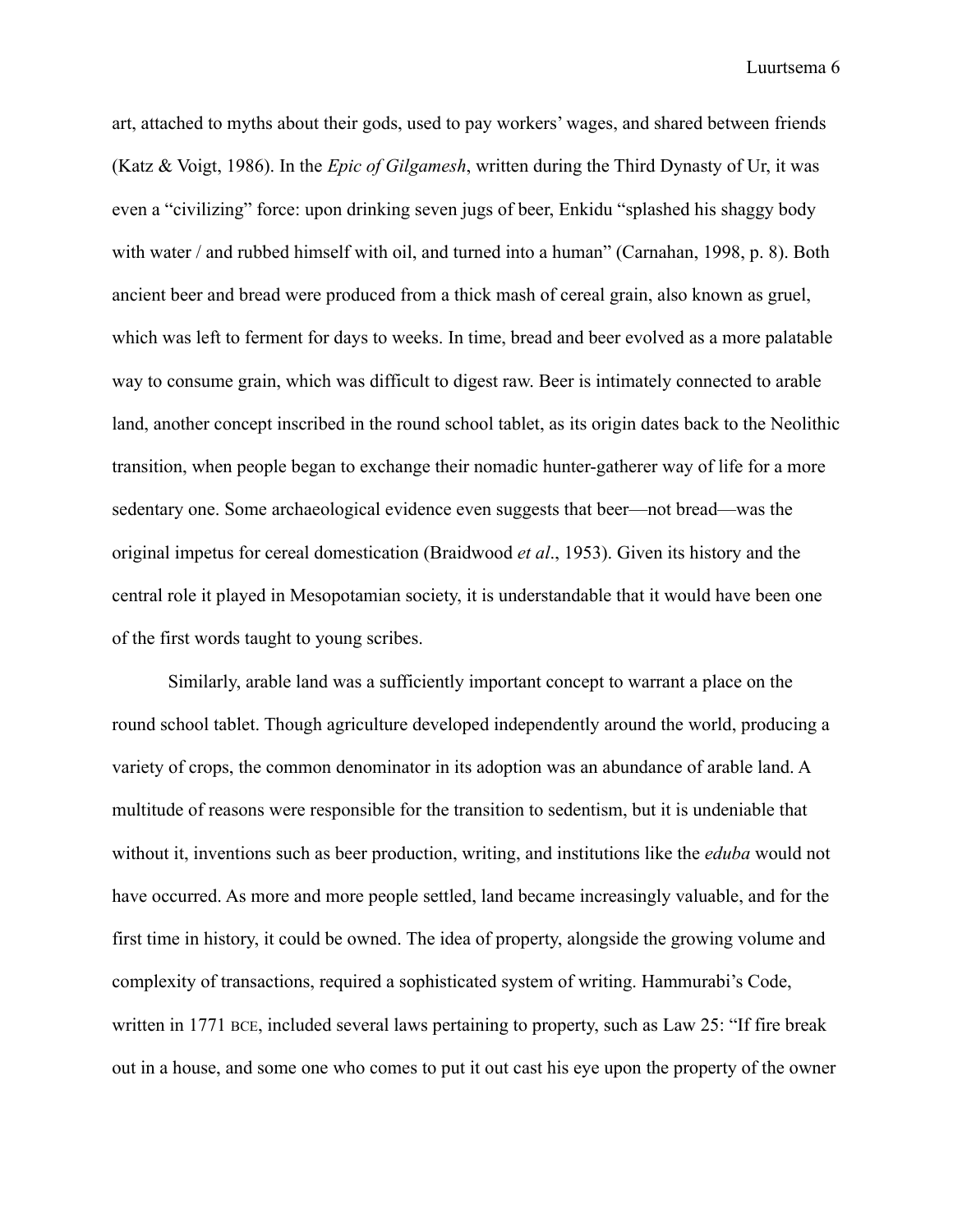of the house, and take the property of the master of the house, he shall be thrown into that self-same fire" (King, 2008). A number of other laws prescribed specific punishments for stealing someone's property, but they also detailed rewards that should be given for transforming waste land into arable land. As the empire expanded, more transactions occurred through the taxation and tribute of a growing population, which necessitated the training of more scribes; during the Old Babylonian period, which included Hammurabi's reign, *edubas* became more common. Over the next thousand years, empires rose and fell in Mesopotamia, but cuneiform tablets—including round school tablets—remained in use as a simple, recyclable way to educate scribes. Thus, indirectly, the utilization of arable land spurred on many of the cultural advancements that characterized early societies, including writing.

Cuneiform, like most technologies, was replaced in due course by a different writing system and the tablets were discarded or repurposed, eventually making their way to join the archaeological record. A series of excavations in the late 1800s under the Ottoman Empire uncovered caches of tablets in the floors and walls of houses, giving a literal meaning to the word *eduba*— "tablet house." Some of these tablets came to be in the possession of Edgar J. Banks, who was, among other things, an archaeologist, film maker, and the inspiration for Indiana Jones. After purchasing thousands of tablets from the Ottoman Empire, he sold them off to private collectors, universities, and museums, including the Kelsey Museum of Archaeology (Freudenthal, 2021). Today, the round school tablet sits on display at the Kelsey beside several other cuneiform tablets purchased from Banks, but it is tainted by a number of ethical issues surrounding the tablet's acquisition. It could be argued that the Ottoman Empire had no right to excavate or sell the tablets in the first place, given that the native people of Iraq did not consent to such an invasion. Next, they came to be in possession of Edgar J. Banks, whose tactics to sell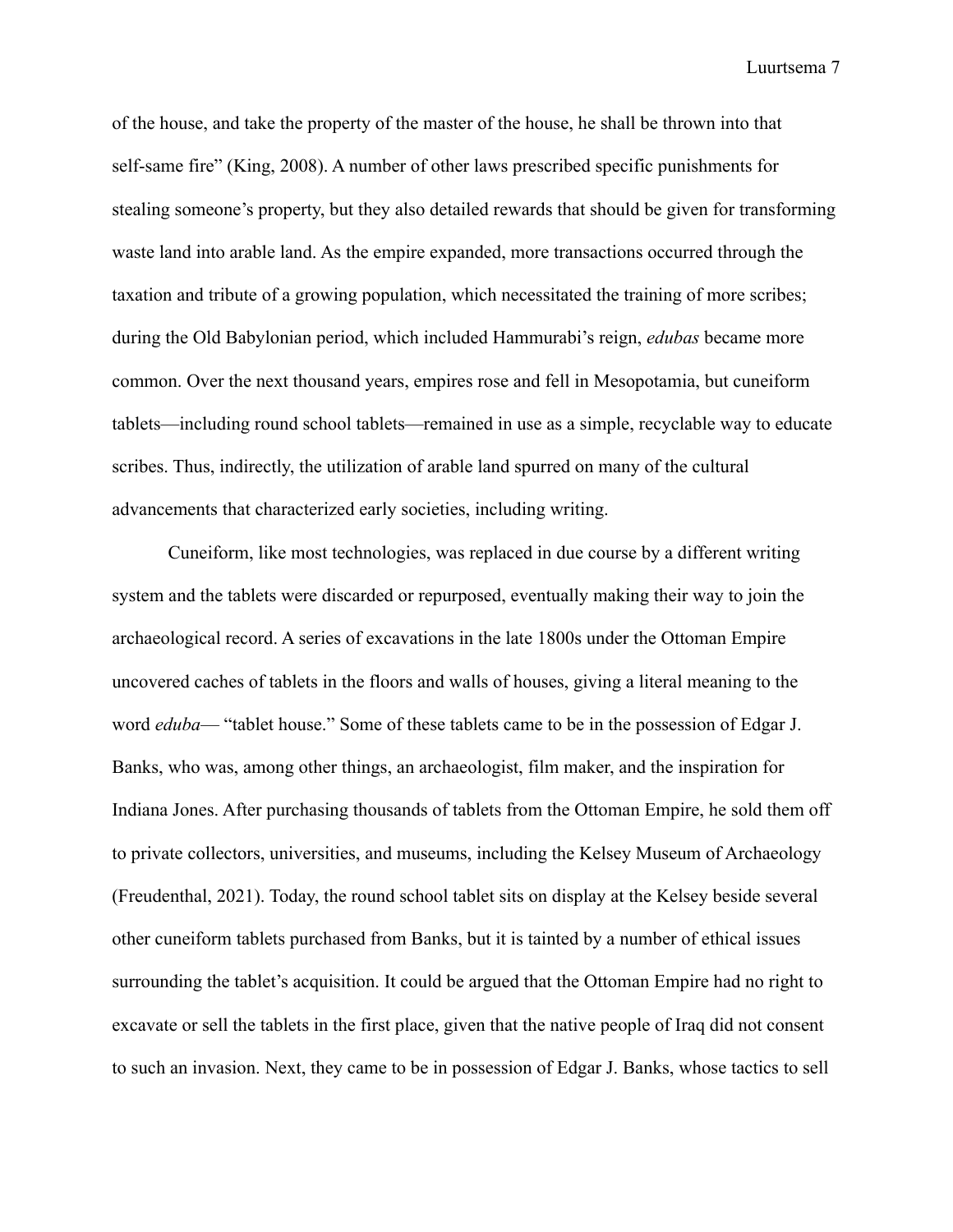the tablets were shady at best. After exporting them from their country of origin without permission, he fabricated a sense of urgency by telling potential buyers to act quickly because he had other interested parties. To attract a wider range of collectors, he also touted his credentials as an explorer and archaeologist—though he only went on one dig, from 1903 to 1905 (Freudenthal, 2021). Banks became something of a traveling salesman, guest lecturing and selling tablets at universities across the country, doing whatever was necessary to turn a profit. Thousands of clay tablets remain scattered around the United States; though some are available to the public, it is assumed the majority are hidden away in boxes, unlikely to be seen or studied again due to the ongoing curation crisis.

After surviving four thousand years in the earth and the handling of Edgar J. Banks and the Ottoman Empire, the round school tablet continues to tell its story. On display at the Kelsey, the tablet is able to be studied and appreciated by the public. Not only a reminder of the long-standing relevance of writing and the transformative power of education, the tablet speaks to our unique capacity as humans to document our lives, pass on traditions, and affirm our very existence. Though much has changed, much remains the same. We teach our children to read and write. We crave organization, doze off in lectures, and build tall buildings just to prove to the gods that we can. However, like the two sides of a tablet—the teacher's inscription on one side, and on the other, the student's—there is a duality to humanity, an aptitude for both good and bad. Writing, then, signifies not only a turning point in history, but a case study in what it means to be human. Given this legacy and the dishonesty surrounding its acquisition, the round school tablet deserves recognition. The current exhibit could be enhanced by adding a mirror component, making the inscription on the reverse side visible. Providing additional context about cuneiform,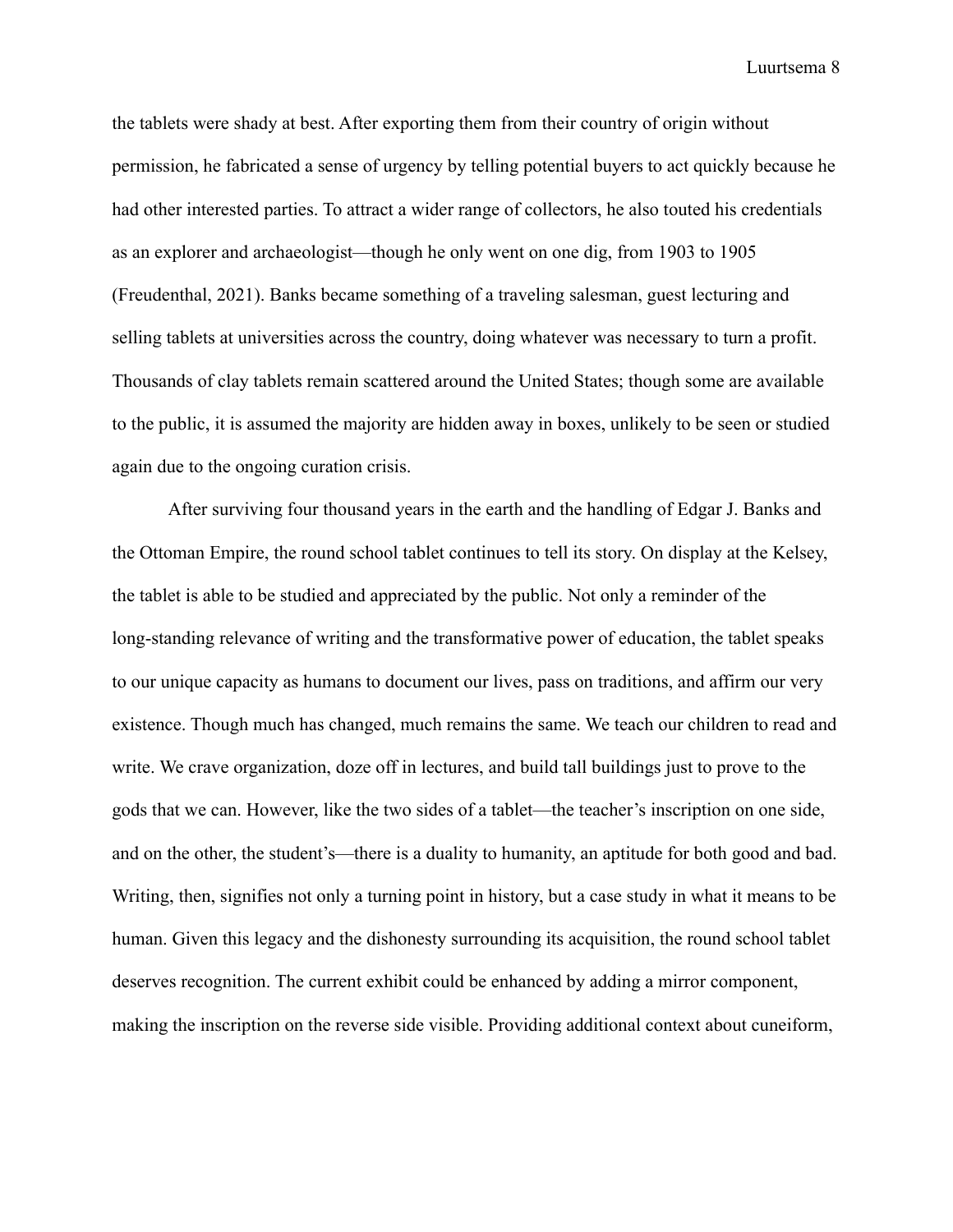tablets, and scribes could also be helpful in augmenting the experience of guests to the Kelsey and ensuring the tablet's historical importance is acknowledged.

At first glance, the round school tablet is just an interesting piece of clay, scratched up and small enough to hold in the palm of your hand. In actuality, the tablet represents a chapter from one of the most pivotal periods in history. Cuneiform, the earliest form of writing, was more than a collection of symbols or a complex record system; like the transition from hunting and gathering to agriculture, it signified the potential of the human race. As humans, we have the unique abilities to create, teach, and inspire. From dust, we dream up entire cities. We drink beer with friends. We doodle in the margins of clay tablets and notebooks alike. From marveling at an old slab of clay engraved with wedge-shaped markings, to building museums that celebrate the cultures of past peoples, we simultaneously learn from history and innovate for the future. Like scribes in an *eduba*, we instill our culture and values into future generations, and though systems of education have existed for thousands of years, we embrace that much remains to be discovered. Preserved in clay, papyrus, and paper, we have a documented history of acquiring knowledge, expressing emotions, and seeking justice; indeed, to examine some of our best attributes as a species, we need only look to the classroom, ancient or modern.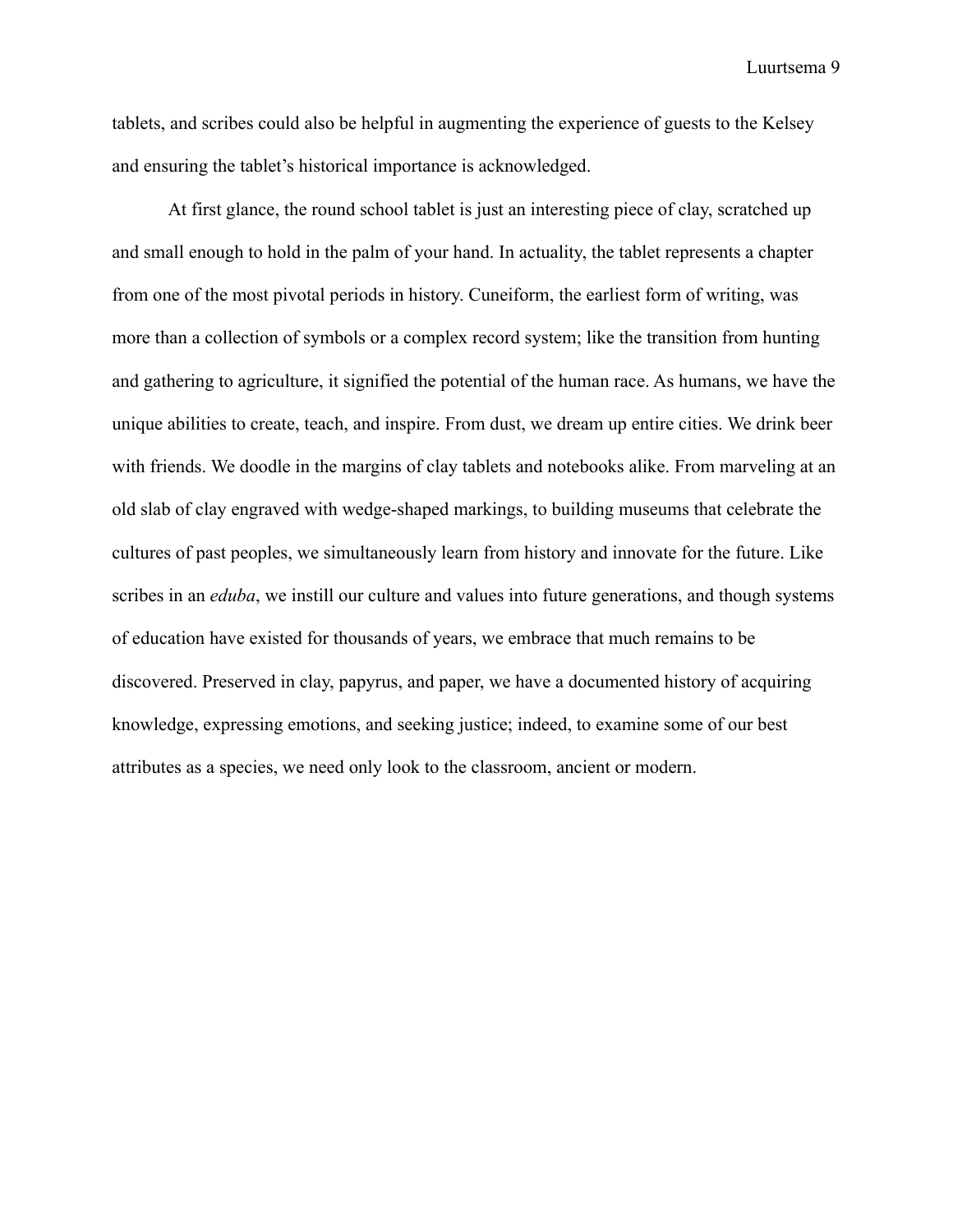## Bibliography

- Braidwood, R. J., Sauer, J. D., Helbaek, H., Mangelsdorf, P. C., Cutler, H. C., Coon, C. S., Linton, R., Steward, J., & Oppenheim, A. L. (1953). Symposium: Did Man Once Live by Beer Alone? *American Anthropologist*, *55*(4), 515–526. http://www.jstor.org/stable/ 663781
- Carnahan, W. (Ed.). (1998). The Epic of Gilgamesh. Retrieved January 9, 2022, from https://uruk-warka.dk/Gilgamish/The%20Epic%20of%20Gilgamesh.pdf
- Cooper, J. S. (2010). Sumerian and Akkadian. In P. T. Daniels & W. Bright (Eds.), *The World's Writing Systems* (pp. 37–57). essay, Oxford Univ Pr.
- Crisostomo, C. J. (2016). Writing Sumerian, Creating Texts: Reflections on Text-building Practices in Old Babylonian Schools, *Journal of Ancient Near Eastern Religions*, *15*(2), 121-142. doi: https://doi-org.proxy.lib.umich.edu/10.1163/15692124-12341271
- Evans, J. M. (2003). Approaching the Divine: Mesopotamian Art at the End of the 3rd Millennium BC. In J. Aruz & R. Wallenfels (Eds.) *Art of the first cities: The Third millennium B.C. from the Mediterranean to the Indus* (pp. 417–448). Metropolitan Museum of Art.
- Falkowitz, R. S. (1983). Round Old Babylonian School Tablets from Nippur. *Archiv Für Orientforschung*, *29/30*, 18–45. http://www.jstor.org/stable/41661904
- Freudenthal, N. (2021, December 9). *Edgar James Banks*. Harvard Magazine. Retrieved January 9, 2022, from https://www.harvardmagazine.com/2021/11/feature-vita-edgar-james-banks
- Hattori, A. (2002). *Texts and impressions: A holistic approach to ur III cuneiform tablets from the University of Pennsylvania Expeditions to Nippur* (Order No. 3054948). Available from ProQuest Dissertations & Theses Global. (251072897). Retrieved from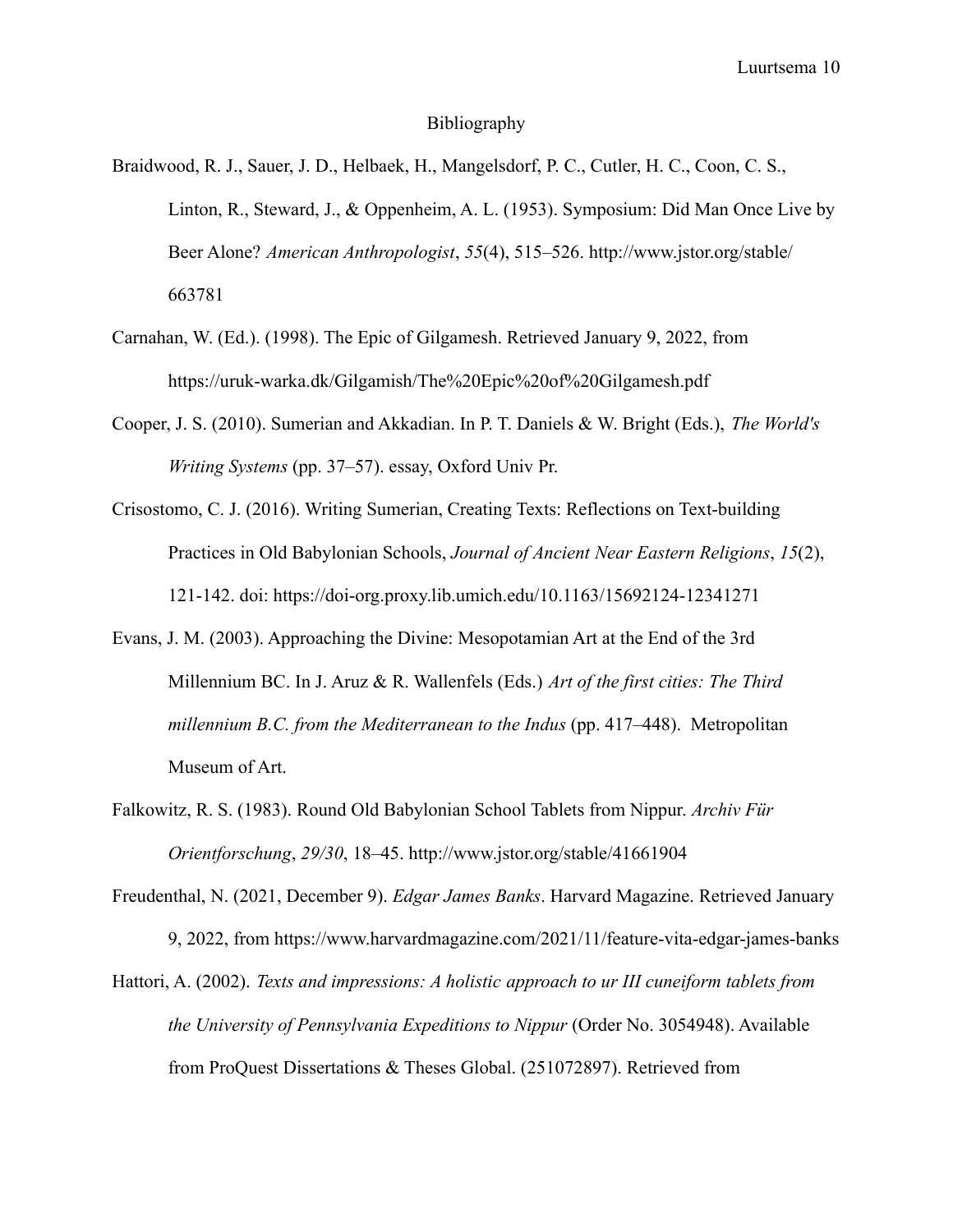[https://proxy.lib.umich.edu/login?url=https://www.proquest.com/dissertations-theses/text](https://proxy.lib.umich.edu/login?url=https://www.proquest.com/dissertations-theses/texts-impressions-holistic-approach-ur-iii/docview/251072897/se-2?accountid=14667) [s-impressions-holistic-approach-ur-iii/docview/251072897/se-2?accountid=14667](https://proxy.lib.umich.edu/login?url=https://www.proquest.com/dissertations-theses/texts-impressions-holistic-approach-ur-iii/docview/251072897/se-2?accountid=14667)

- Katz, S. H., & Voigt, M. M. (1986). Bread and Beer. *Expedition Magazine*, *28*(2), 23–34. Retrieved January 8, 2022, from https://www.penn.museum/sites/expedition/ [bread-and-beer/.](https://www.penn.museum/sites/expedition/bread-and-beer/)
- King, L. W. (Trans.). (2008). *The Code of Hammurabi*. The Avalon Project: Code of Hammurabi. Retrieved January 9, 2022, from https://avalon.law.yale.edu/ancient/ hamframe.asp
- Lamberg-Karlovsky, C. C., & Tosi, M. (2003). Pathways Across Eurasia. In J. Aruz & R. Wallenfels (Eds.) *Art of the first cities: The Third millennium B.C. from the Mediterranean to the Indus* (pp. 347–376). Metropolitan Museum of Art.
- Lucas, C. (1979). The Scribal Tablet-House in Ancient Mesopotamia. History of Education Quarterly, 19(3), 305-332. doi:10.2307/367648
- Meier, S. A. (1991). Women and Communication in the Ancient Near East. *Journal of the American Oriental Society*, *111*(3), 540–547. https://doi.org/10.2307/604270
- Michalowski, P. (2003). The Earliest Scholastic Tradition. In J. Aruz & R. Wallenfels (Eds.) *Art of the first cities: The Third millennium B.C. from the Mediterranean to the Indus* (pp. 451–456). Metropolitan Museum of Art.
- Potts, D. T. (2003). The Gulf: Dilmun and Magan. In J. Aruz & R. Wallenfels (Eds.) *Art of the first cities: The Third millennium B.C. from the Mediterranean to the Indus* (pp. 307–346). Metropolitan Museum of Art.
- Proust, C. (2011) Masters' Writings and Students' Writings: School Material in Mesopotamia. In: Gueudet G., Pepin B., Trouche L. (eds) From Text to 'Lived' Resources. Mathematics